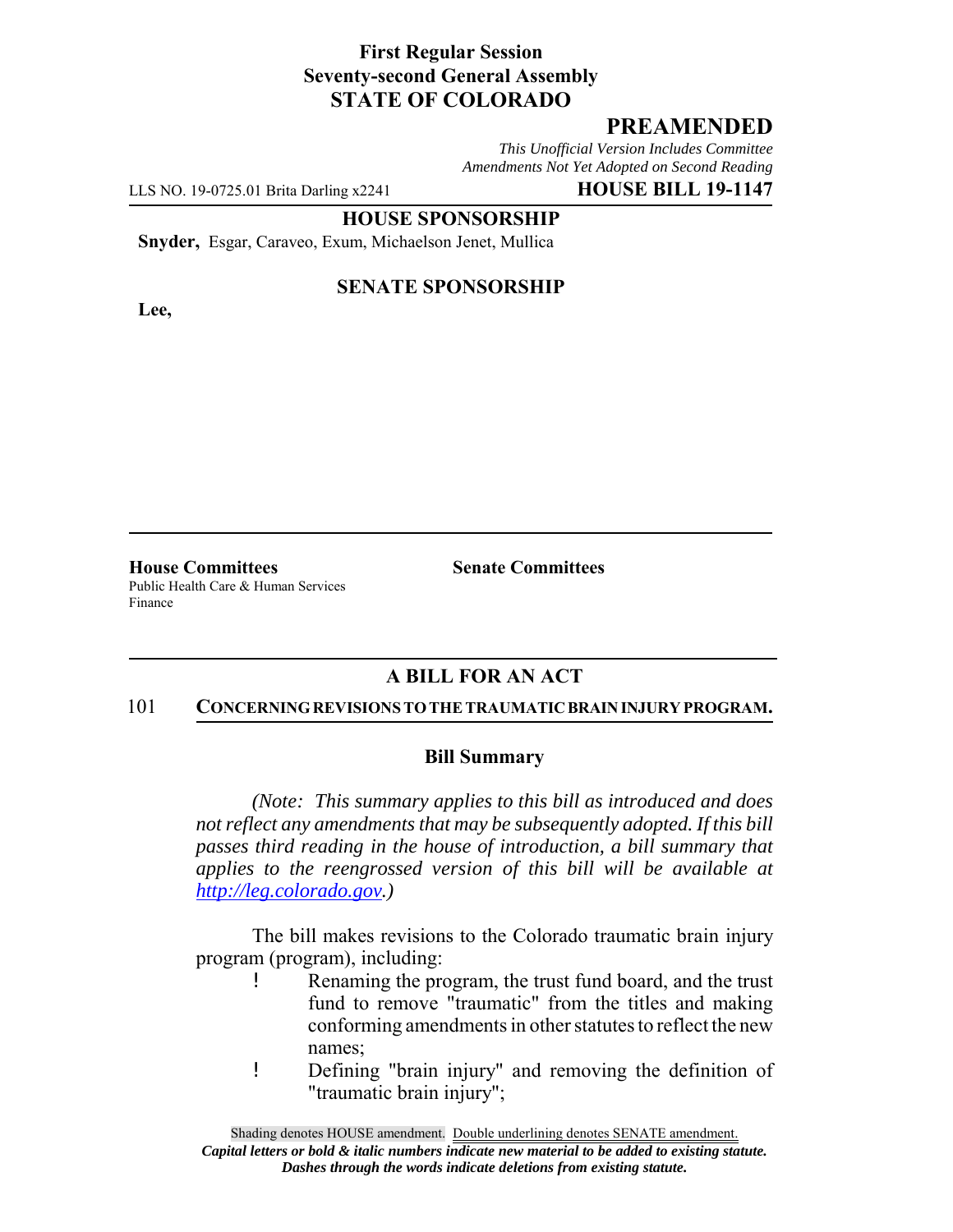- ! Removing obsolete dates relating to trust fund board appointments;
- ! Removing the specific statutory listing of potential services under the program and clarifying that all persons served by the program receive service coordination and skills training and may receive other services as determined by the trust fund board;
- ! Allowing the trust fund board to prioritize services and eligibility for services;
- ! Removing a restriction on the use of general fund money for the program trust fund;
- ! Removing general provisions relating to the administration of the program; and
- ! Removing the fee collected by municipalities for speeding traffic offenses and increasing fees currently collected for other offenses for the benefit of the trust fund.
- 1 *Be it enacted by the General Assembly of the State of Colorado:*
- 2 **SECTION 1.** In Colorado Revised Statutes, **amend** 26-1-301 as
- 3 follows:
- 

4 **26-1-301. Definitions.** As used in this part 3, unless the context 5 otherwise requires:

6 (1) "Board" means the Colorado traumatic brain injury trust fund 7 board created pursuant to section 26-1-302.

 (1.5) (a) "BRAIN INJURY" REFERS TO DAMAGE TO THE BRAIN FROM AN INTERNAL OR EXTERNAL SOURCE, INCLUDING A TRAUMATIC INJURY, THAT OCCURS POST-BIRTH AND IS NONCONGENITAL, NONDEGENERATIVE, AND NONHEREDITARY, RESULTING IN PARTIAL OR TOTAL FUNCTIONAL 12 IMPAIRMENT IN ONE OR MORE AREAS, INCLUDING BUT NOT LIMITED TO ATTENTION, MEMORY, REASONING, PROBLEM SOLVING, SPEED OF PROCESSING, DECISION-MAKING, LEARNING, PERCEPTION, SENSORY IMPAIRMENT, SPEECH AND LANGUAGE, MOTOR AND PHYSICAL FUNCTIONING, OR PSYCHOSOCIAL BEHAVIOR.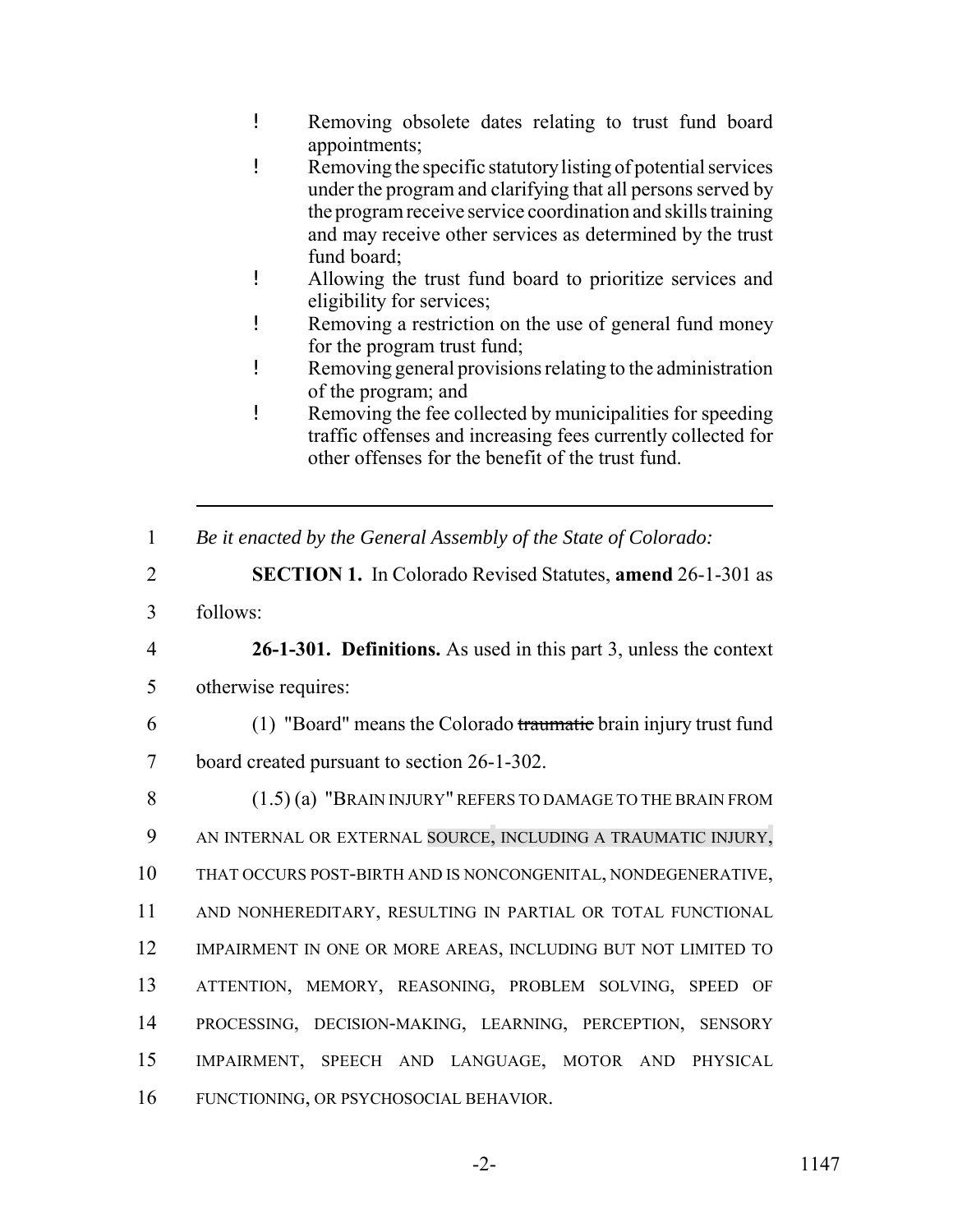(b) DOCUMENTATION OF BRAIN INJURY MUST BE BASED ON ADEQUATE MEDICAL HISTORY. A BRAIN INJURY MUST BE OF SUFFICIENT SEVERITY TO PRODUCE PARTIAL OR TOTAL DISABILITY.

 (2) "Program" means the services provided pursuant to sections 5 26-1-303 and 26-1-304 THIS PART 3.

 (3) "Traumatic brain injury" means injury to the brain caused by physical trauma resulting from but not limited to incidents involving motor vehicles, sporting events, falls, blast injuries, and physical assaults. Documentation of traumatic brain injury shall be based on adequate medical history, neurological examination, including mental status testing or neuropsychological evaluation. Where appropriate, neuroimaging may 12 be used to support the diagnosis. A traumatic brain injury shall be of sufficient severity to produce partial or total disability as a result of impaired cognitive ability and physical function.

 (4) "Trust fund" means the Colorado traumatic brain injury trust fund created in section 26-1-309.

 **SECTION 2.** In Colorado Revised Statutes, 26-1-302, **amend** (1), (2)(b), (2)(d), (4), (8)(b), and (8)(d); and **add** (8.5) as follows:

 **26-1-302. Colorado brain injury trust fund board - creation - powers and duties.** (1) There is hereby created the Colorado traumatic brain injury trust fund board within the state department of human services. The board shall exercise its powers and duties as if transferred by a **type 2** transfer.

(2) The board shall be composed of:

 (b) The president of a state brain injury association OR ALLIANCE or the president's designee, who shall be appointed by the executive director of the state department of human services;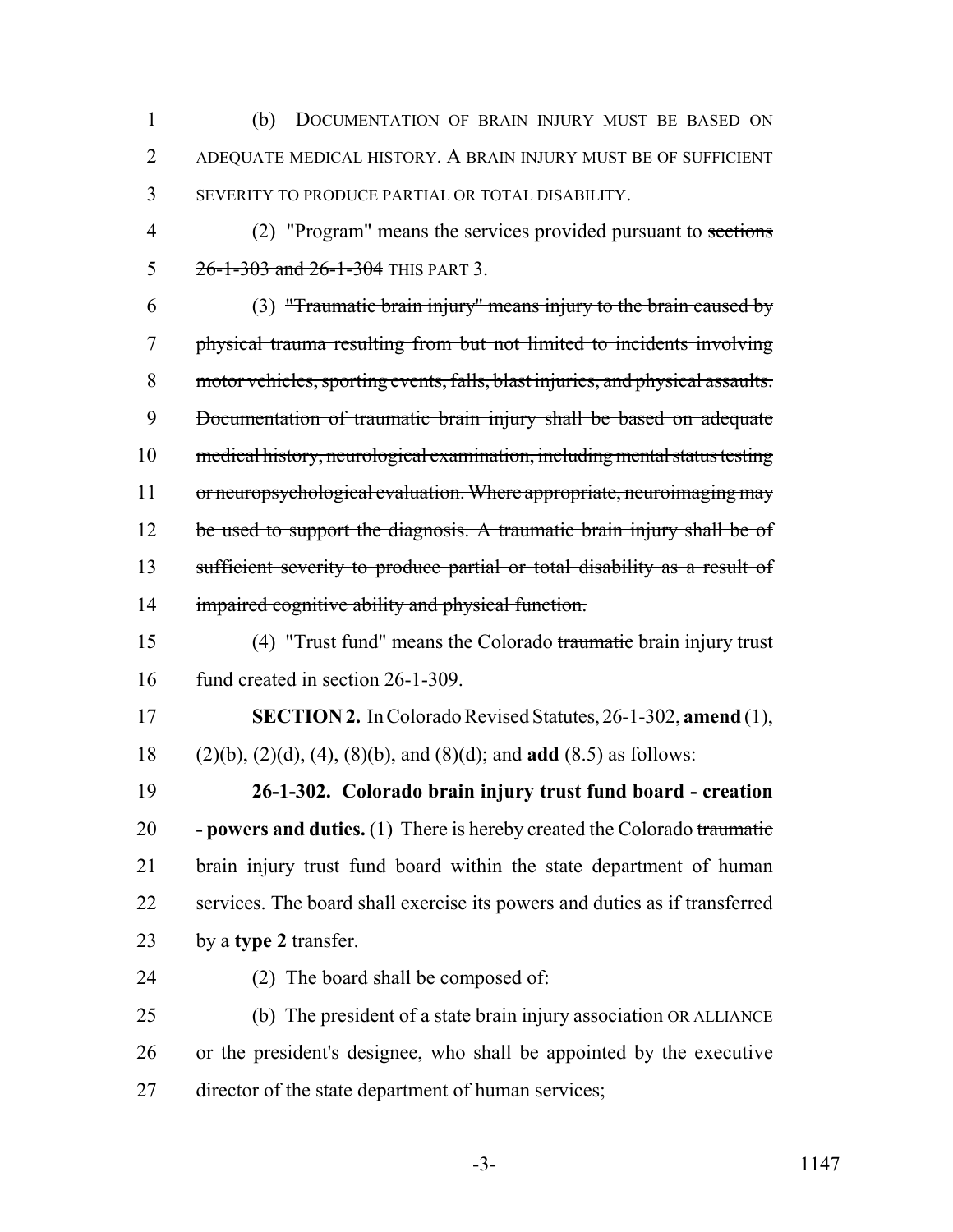(d) No more than ten additional persons with an interest and 2 expertise in the area of traumatic brain injury whom the governor shall appoint with the consent of the senate. The additional board members may include but need not be limited to any combination of the following 5 professions or associations EXPERIENCED with traumatic brain injury:

 (I) Physicians with experience and strong interest in the provision of care to persons with traumatic brain injuries, including but not limited to neurologists, neuropsychiatrists, physiatrists, or other medical doctors 9 who have direct experience working with persons with traumatic brain injuries;

 (II) Social workers, nurses, neuropsychologists, or clinical 12 psychologists who have experience working with persons with traumatic brain injuries;

 (III) Rehabilitation specialists, such as speech pathologists, vocational rehabilitation counselors, occupational therapists, or physical 16 therapists, who have experience working with persons with traumatic brain injuries;

- (IV) Clinical research scientists who have experience evaluating 19 persons with traumatic brain injuries;
- 20 (V) Civilian or military persons with traumatic brain injuries or 21 family members of such persons with traumatic brain injuries;
- (VI) Persons whose expertise involves work with children with 23 traumatic brain injuries; or
- (VII) Persons who have experience and specific interest in the needs of and services for persons with traumatic brain injuries, INCLUDING TWO PERSONS WITH A BRAIN INJURY AND THE FAMILY MEMBER OF A PERSON WITH A BRAIN INJURY.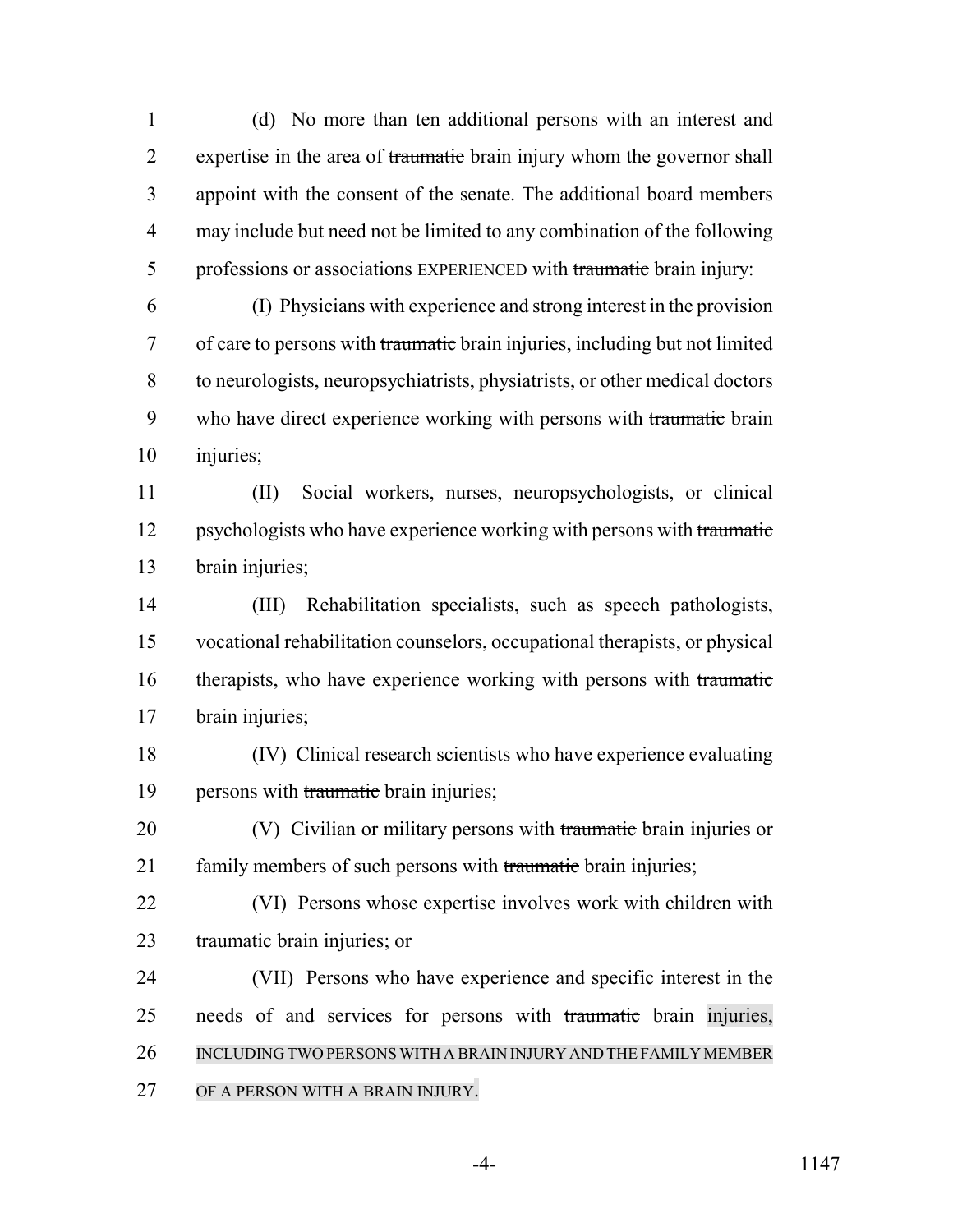| $\mathbf{1}$   | (4) Initial appointments to the board shall be made no later than             |
|----------------|-------------------------------------------------------------------------------|
| $\overline{2}$ | March 1, 2003. The terms of appointed board members shall be three            |
| 3              | years. except that the terms of the appointed members who are initially       |
| 4              | appointed shall be staggered by the governor to end as follows:               |
|                |                                                                               |
| 5              | (a) Four members on June $30, 2004$ ;                                         |
| 6              | (b) Three members on June $30, 2005$ ; and                                    |
| 7              | (c) Three members on June $30, 2006$ .                                        |
| 8              | $(8)$ (b) The board may contract with entities to provide all or part         |
| 9              | of the services described in this part 3 for persons with traumatic brain     |
| 10             | injuries.                                                                     |
| 11             | The board shall use trust fund moneys MONEY collected<br>(d)                  |
| 12             | pursuant to sections 30-15-402 (3), 42-4-1307 (10)(c), and 42-4-1701          |
| 13             | $(4)(e)$ C.R.S., to provide direct services to persons with traumatic brain   |
| 14             | injuries, AND support research and support education grants to increase       |
| 15             | awareness and understanding of issues and needs related to traumatic          |
| 16             | brain injury.                                                                 |
| 17             | (8.5) THE BOARD MAY MONITOR, AND, IF NECESSARY, IMPLEMENT                     |
| 18             | CRITERIA TO ENSURE THAT THERE ARE NO ABUSES IN EXPENDITURES,                  |
| 19             | INCLUDING BUT NOT LIMITED TO REASONABLE AND EQUITABLE PROVIDER'S              |
| 20             | FEES AND SERVICES.                                                            |
| 21             | <b>SECTION 3.</b> In Colorado Revised Statutes, repeal 26-1-303.              |
| 22             | <b>SECTION 4.</b> In Colorado Revised Statutes, 26-1-304, amend (1)           |
| 23             | and $(2)$ ; repeal $(3)$ and $(4)$ ; and repeal and reenact, with amendments, |
| 24             | $(5)$ as follows:                                                             |
| 25             | 26-1-304. Services for persons with brain injuries - limitations              |
| 26             | - covered services. (1) The board shall determine the percentage of           |
| 27             | moneys MONEY credited to the trust fund to be spent annually on direct        |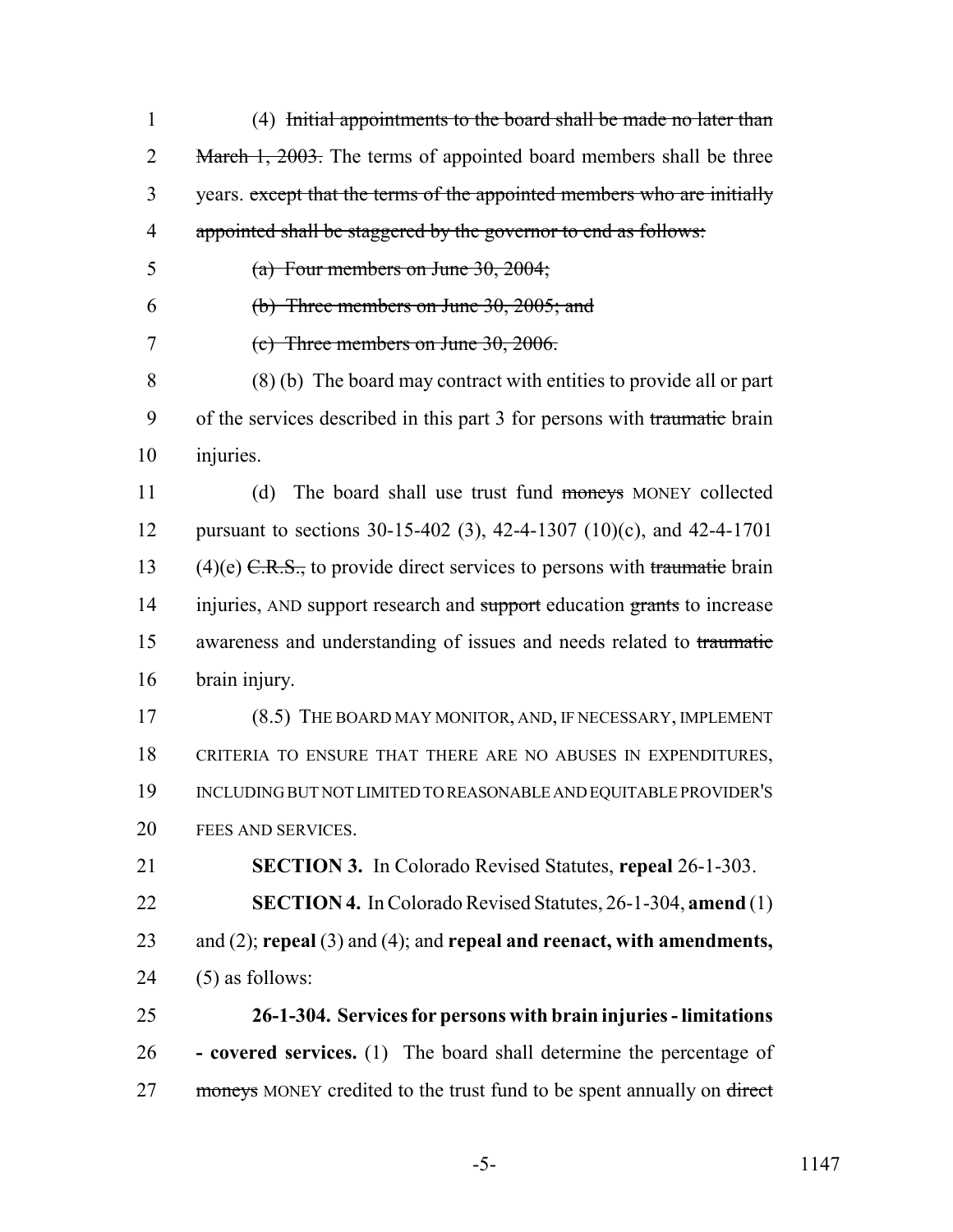1 services SERVICE COORDINATION AND SKILLS TRAINING for persons with 2 traumatic brain injuries; however, no less than fifty-five percent of the 3 moneys MONEY annually credited to the trust fund pursuant to sections 4 30-15-402 (3), 42-4-1307 (10)(c), and 42-4-1701 (4)(e)  $C.R.S., shall$ 5 MUST be used to provide direct services SERVICE COORDINATION AND 6 SKILLS TRAINING to persons with traumatic brain injuries.

7 (2) To be eligible for assistance from the trust fund, an individual 8 shall have exhausted all other health or rehabilitation benefit funding 9 sources that cover the services provided by the trust fund. An individual 10 shall not be IS NOT required to exhaust all private funds in order to be 11 eligible for the program. Individuals who have continuing health 12 insurance benefits, including but not limited to medical assistance 13 pursuant to articles 4, 5, and 6 of title 25.5, C.R.S., may access the trust 14 fund for services that are necessary but that are not covered by a health 15 benefit plan, as defined in section 10-16-102 (32),  $C.R.S.,$  or any other 16 funding source.

17 (3) (a) All individuals receiving assistance from the trust fund 18 shall receive case management services from the designated entity 19 pursuant to section 26-1-303 or the department.

20 (b) The case management agency, in coordination with the eligible 21 individual, the individual's family or guardian, and the individual's 22 physician, shall include in each case plan a process by which the eligible 23 individual may receive necessary care, which may include respite care, if 24 the eligible individual's service provider is unavailable due to an 25 emergency situation or unforeseen circumstances. The eligible individual 26 and the individual's family or guardian shall be duly informed by the case 27 management agency of these alternative care provisions at the time the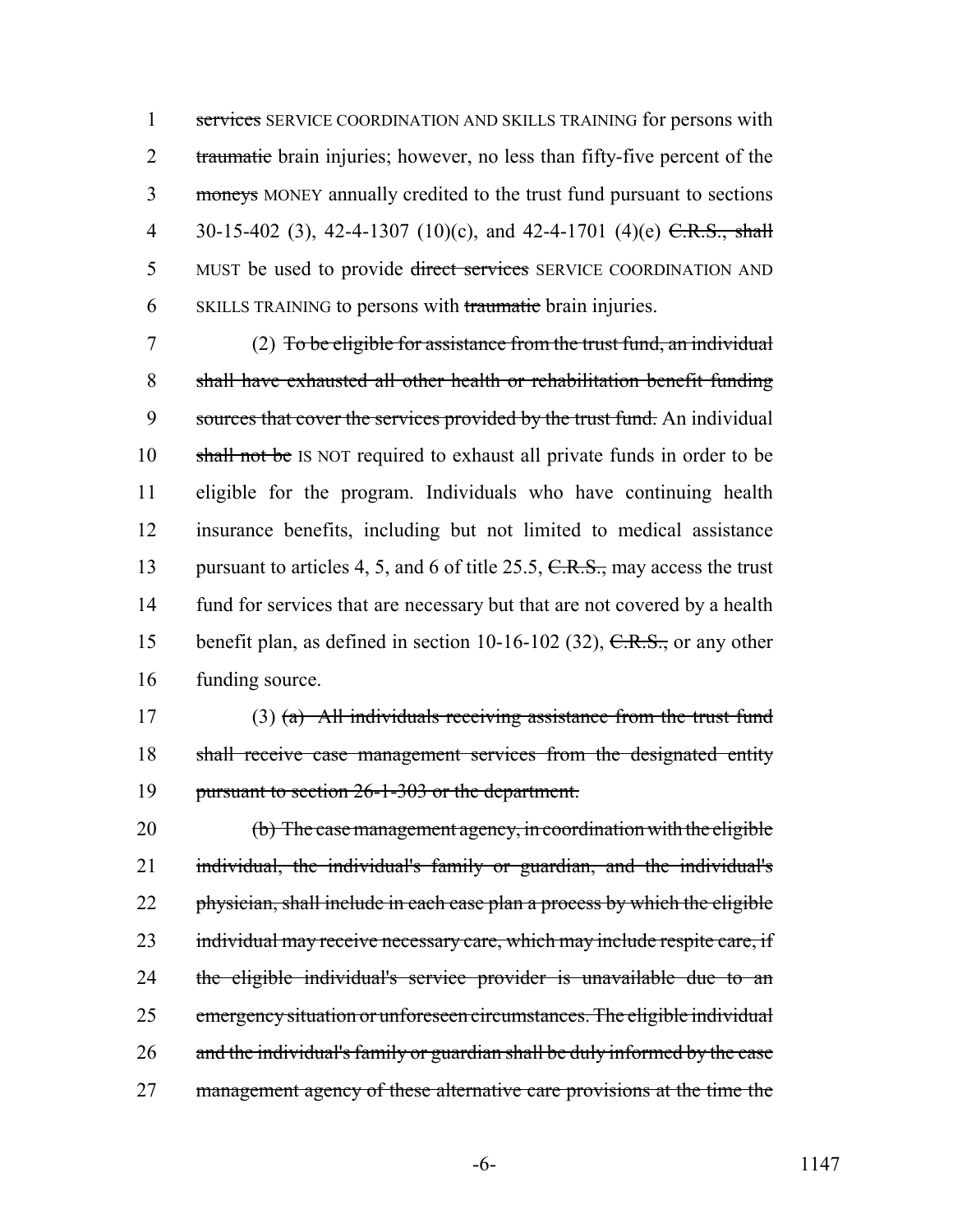1 case plan is initiated.

 (4) The board may monitor, and, if necessary, implement criteria to ensure that there are no abuses in expenditures, including, but not limited to, reasonable and equitable provider's fees and services.

 (5) ALL INDIVIDUALS RECEIVING ASSISTANCE FROM THE TRUST FUND SHALL RECEIVE SERVICE COORDINATION AND SKILLS TRAINING. IN ADDITION TO SERVICE COORDINATION AND SKILLS TRAINING, THE BOARD SHALL DETERMINE ANY ADDITIONAL SERVICES COVERED BY THE TRUST FUND.THE BOARD MAY PRIORITIZE THE SERVICES COVERED BY THE TRUST FUND AND ELIGIBILITY FOR THE SERVICES WHILE ENSURING FIDELITY TO THE PROGRAM'S ORIGINAL INTENT TO SERVE INDIVIDUALS WITH TRAUMATIC BRAIN INJURIES. COVERED SERVICES DO NOT INCLUDE INSTITUTIONALIZATION, HOSPITALIZATION, OR MEDICATION.

 **SECTION 5.** In Colorado Revised Statutes, **amend** 26-1-305 as follows:

 **26-1-305. Education about brain injury.** The board shall 17 determine the percentage of moneys MONEY credited to the trust fund to 18 be spent annually on education related to traumatic INCREASING THE 19 UNDERSTANDING OF brain injuries; however, no less than five percent of 20 the moneys annually credited to the trust fund pursuant to sections 21  $30-15-402(3)$ , 42-4-1307 (10)(c), and 42-4-1701 (4)(e), C.R.S., shall be 22 used to provide education related to increasing the understanding of 23 traumatic brain injury.

 **SECTION 6.** In Colorado Revised Statutes, 26-1-306, **amend** (1) as follows:

 **26-1-306. Research related to treatment of brain injuries - grants.** (1) The board shall determine the percentage of moneys MONEY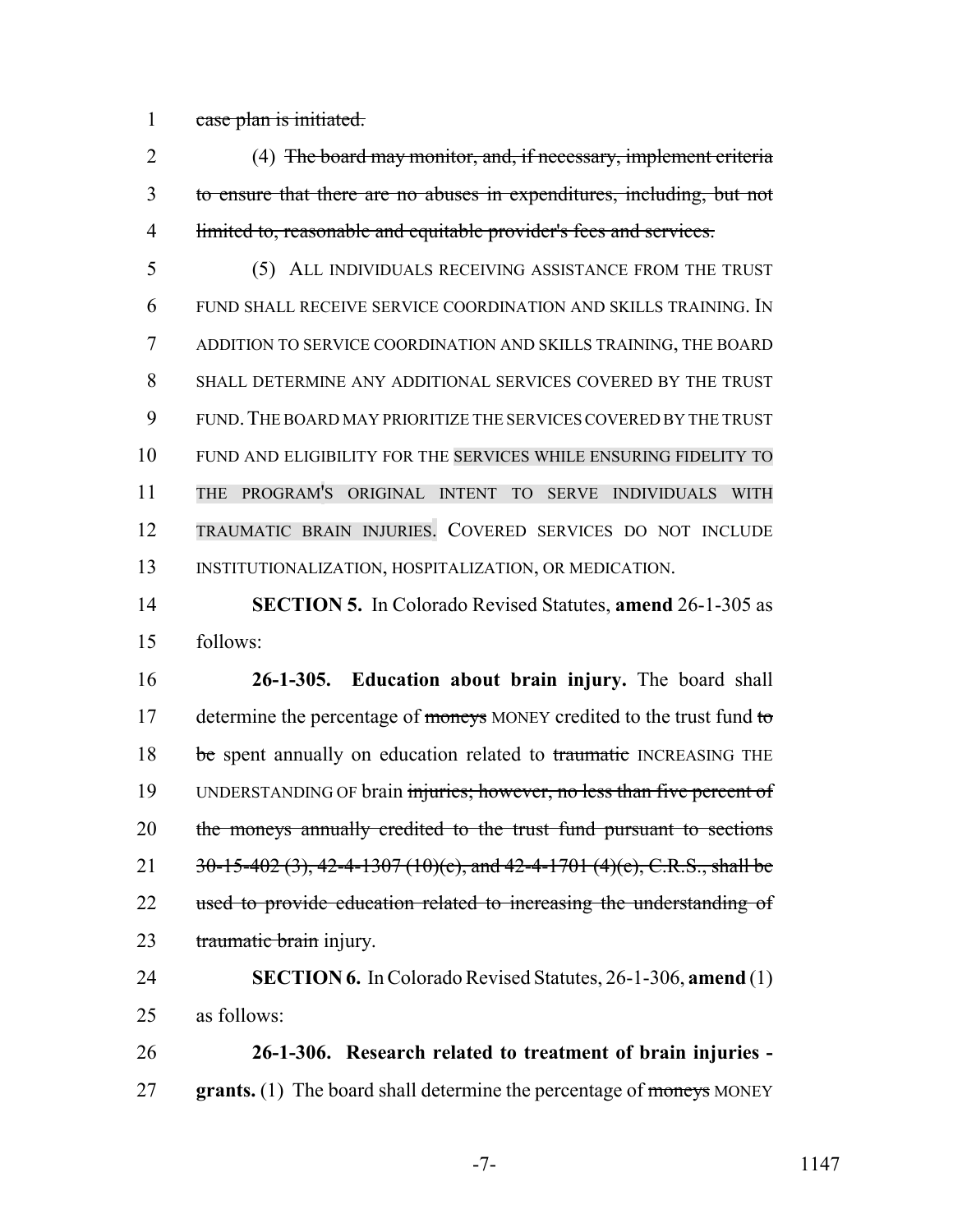1 credited to the trust fund to be spent annually on TO SUPPORT research 2 related to traumatic THE TREATMENT AND UNDERSTANDING OF brain 3 injuries. however, no less than twenty-five percent of the moneys 4 annually credited to the trust fund pursuant to sections 30-15-402 (3), 5  $42-4-1307(10)(c)$ , and  $42-4-1701(4)(e)$ , C.R.S., shall be used to support 6 research related to the treatment and understanding of traumatic brain 7 injuries.

8 **SECTION 7.** In Colorado Revised Statutes, **amend** 26-1-307 as 9 follows:

10 **26-1-307. Administrative costs.** The administrative expenses of 11 the board and the state department shall be ARE paid from moneys MONEY 12 in the trust fund. The joint budget committee shall annually appropriate 13 moneys from the trust fund to pay for the administrative expenses of the 14 program.

15 **SECTION 8.** In Colorado Revised Statutes, **repeal** 26-1-308. 16 **SECTION 9.** In Colorado Revised Statutes, 26-1-309, **amend** (1),

17 (2), and (3) as follows:

 **26-1-309. Trust fund.** (1) There is hereby created in the state 19 treasury the Colorado traumatic brain injury trust fund. The trust fund 20 shall consist CONSISTS of any moneys MONEY collected from surcharges assessed pursuant to sections 30-15-402 (3), 42-4-1307 (10)(c), and  $42-4-1701$  (4)(e); C.R.S. The moneys in the trust fund shall be subject to 23 annual appropriation by the general assembly GIFTS, GRANTS, OR DONATIONS; AND ANY OTHER MONEY THAT THE GENERAL ASSEMBLY MAY APPROPRIATE OR TRANSFER TO THE TRUST FUND. SUBJECT TO ANNUAL APPROPRIATION BY THE GENERAL ASSEMBLY, THE BOARD MAY EXPEND MONEY IN THE TRUST FUND for the direct and indirect costs associated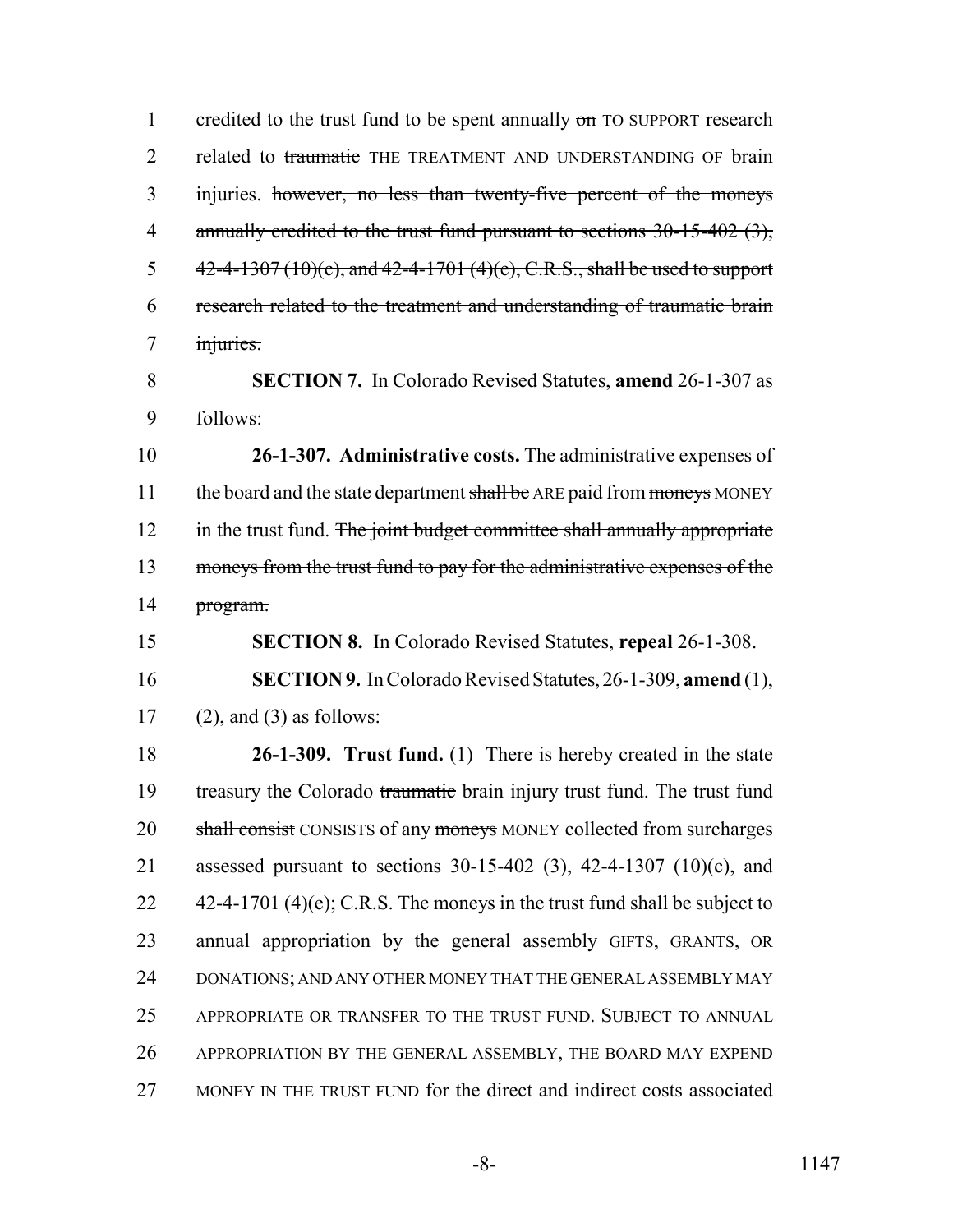1 with the implementation of this part 3.

2 (2) THE BOARD MAY SEEK, ACCEPT, AND EXPEND gifts, grants, OR 3 donations, or any other moneys that may be made available may be 4 accepted by the trust fund or the board FROM PRIVATE OR PUBLIC SOURCES 5 for purposes of the trust fund THIS PART 3. THE BOARD SHALL TRANSMIT 6 ALL MONEY RECEIVED THROUGH GIFTS, GRANTS, OR DONATIONS TO THE 7 STATE TREASURER, WHO SHALL CREDIT THE MONEY TO THE TRUST FUND. 8 (3) The trust fund shall be IS a continuing trust fund. All interest 9 earned upon moneys MONEY in the trust fund and deposited or invested 10 may be invested in the types of investments authorized in sections 11 24-36-109, 24-36-112, and 24-36-113. C.R.S. THE STATE TREASURER 12 SHALL CREDIT ALL INTEREST AND INCOME DERIVED FROM THE DEPOSIT 13 AND INVESTMENT OF MONEY IN THE TRUST FUND TO THE TRUST FUND.

14 **SECTION 10.** In Colorado Revised Statutes, **amend** 26-1-310 as 15 follows:

16 **26-1-310. Reports to the general assembly.** Notwithstanding 17 section 24-1-136 (11)(a)(I), on September 1, 2009, and each September 18 1 thereafter, the board shall provide a report to the joint budget committee 19 and the PUBLIC health CARE and human services committees COMMITTEE 20 of the house of representatives and THE HEALTH AND HUMAN SERVICES 21 COMMITTEE OF the senate, or any successor committees, on the operations 22 of the trust fund, the moneys MONEY expended, the number of individuals 23 with traumatic brain injuries offered services, the research grants awarded 24 and the progress on such grants, and the educational information provided 25 pursuant to this article ARTICLE 1.

26 **SECTION 11.** In Colorado Revised Statutes, 13-80-103.6, 27 **amend**  $(2)(a)(I)$  as follows:

-9- 1147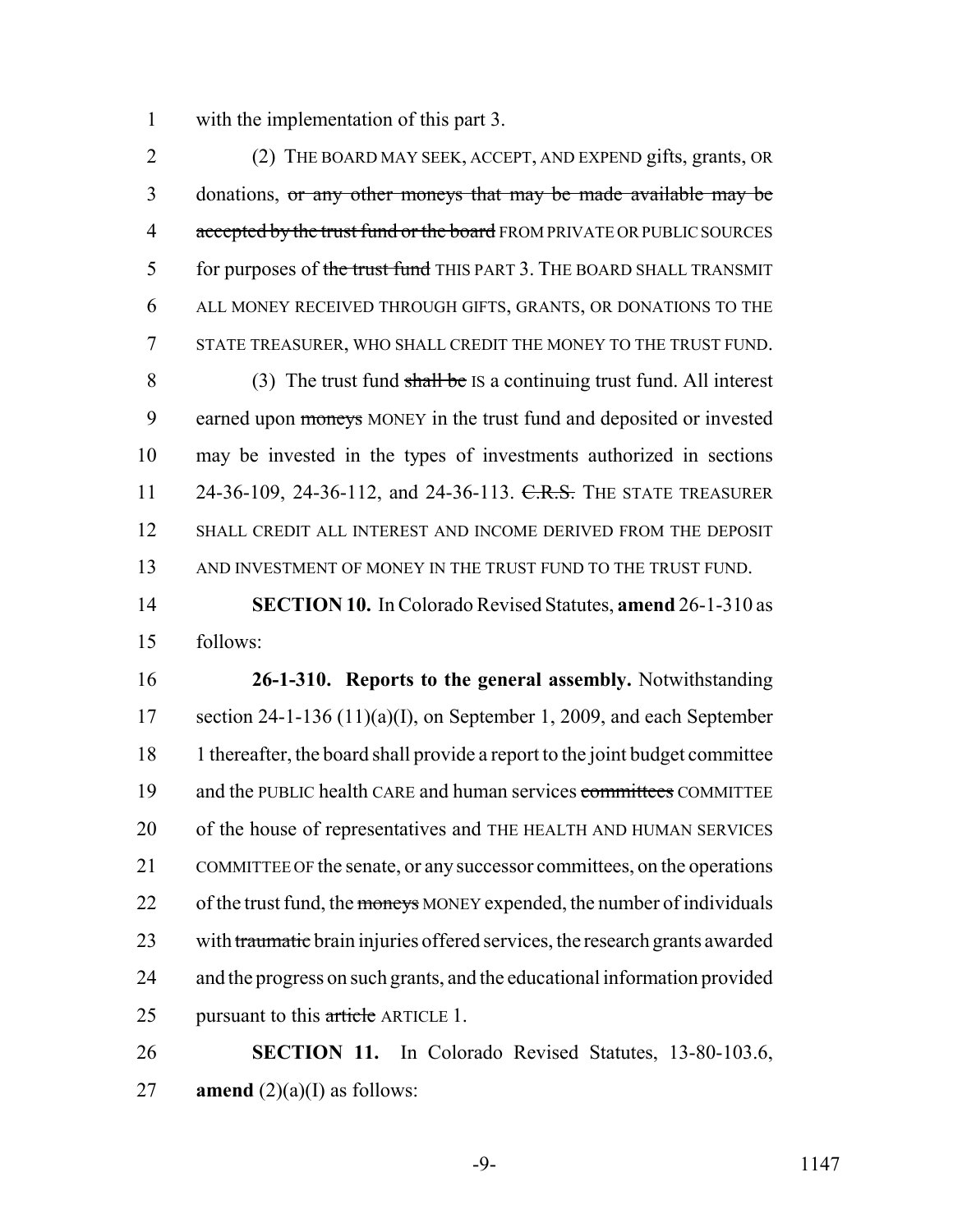| $\mathbf{1}$   | 13-80-103.6. General limitation of actions - domestic violence               |
|----------------|------------------------------------------------------------------------------|
| $\overline{2}$ | - six years - definition. (2) (a) For the purpose of this section, "person   |
| 3              | under disability" means any person who:                                      |
| $\overline{4}$ | (I) Has a behavioral or mental health disorder; an intellectual and          |
| 5              | developmental disability as defined in section $25.5$ -10-202 (26); or a     |
| 6              | traumatic brain injury as defined in section $26-1-301$ (3) SECTION          |
| 7              | $26-1-301(1.5)$ ; and                                                        |
| 8              | <b>SECTION 12.</b> In Colorado Revised Statutes, 24-1-120, amend             |
| 9              | $(9)$ as follows:                                                            |
| 10             | 24-1-120. Department of human services - creation. (9) The                   |
| 11             | powers, duties, and functions of the Colorado traumatic brain injury trust   |
| 12             | fund board, created in section 26-1-302, $C.R.S.,$ are transferred by a type |
| 13             | 2 transfer to the department of human services.                              |
| 14             | <b>SECTION 13.</b> In Colorado Revised Statutes, 30-15-402, amend            |
| 15             | $(3)$ as follows:                                                            |
| 16             | 30-15-402. Violations - penalty - surcharges - victim and                    |
| 17             | witness assistance - brain injury trust fund. $(3)$ In addition to the       |
| 18             | penalties prescribed in subsection (1) of this section, persons convicted    |
| 19             | of operating a vehicle in excess of the speed limit in violation of an       |
| 20             | ordinance adopted pursuant to section $30-15-401$ (1)(h) are subject to a    |
| 21             | surcharge of fifteen TWENTY dollars that shall be paid to the clerk of the   |
| 22             | court by the defendant. Each clerk shall transmit the moneys MONEY to        |
| 23             | the state treasurer, who shall credit the same to the Colorado traumatic     |
| 24             | brain injury trust fund created pursuant to section $26$ -1-309. $C.R.S.$    |
| 25             | <b>SECTION 14.</b> In Colorado Revised Statutes, 42-4-110, amend             |
| 26             | $(2)$ as follows:                                                            |
|                |                                                                              |

**42-4-110. Provisions uniform throughout state.** (2) The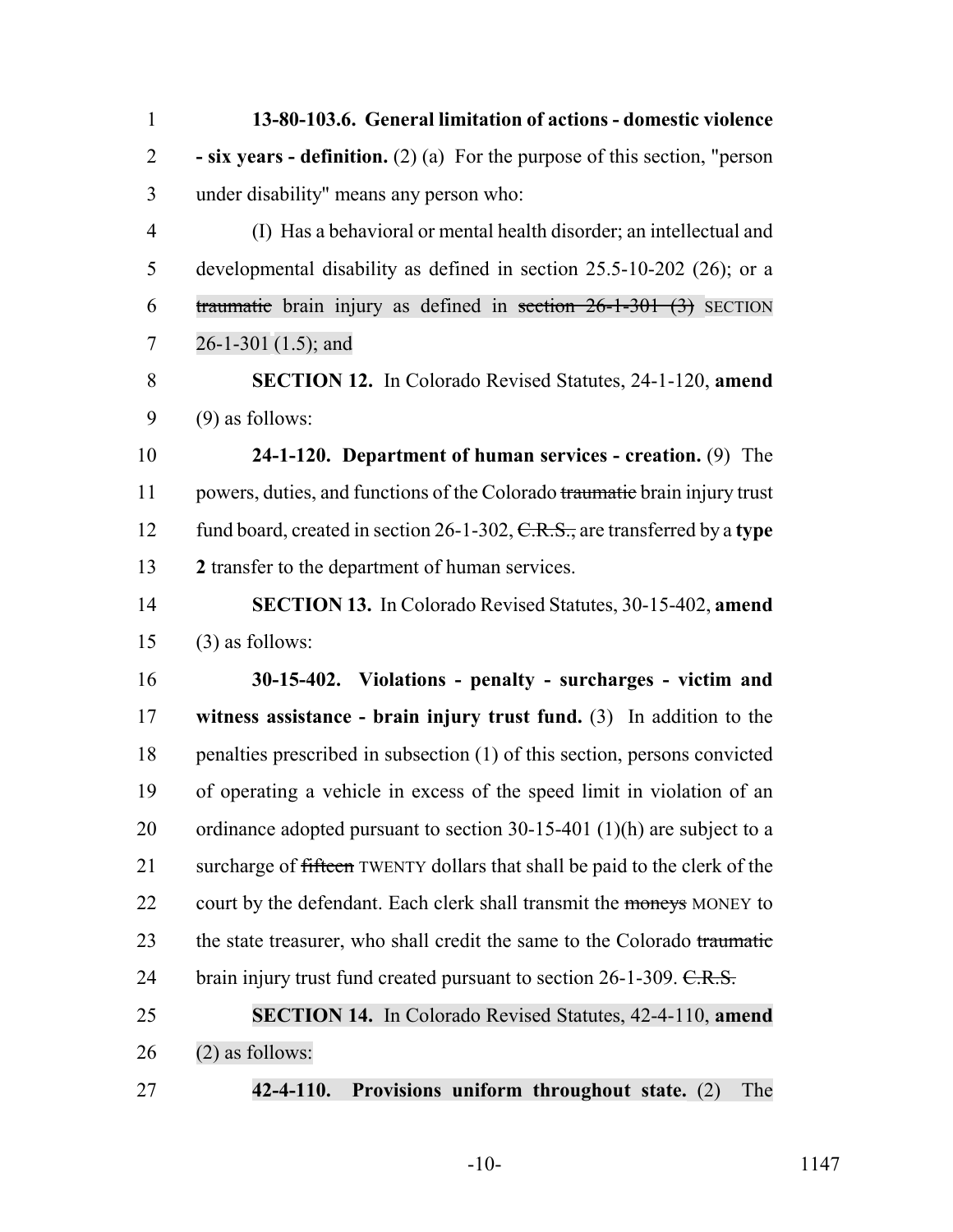| $\mathbf{1}$   | municipal courts have jurisdiction over violations of traffic regulations      |
|----------------|--------------------------------------------------------------------------------|
| $\overline{2}$ | enacted or adopted by municipalities. However, the provisions of sections      |
| 3              | 42-4-1701, 42-4-1705, and 42-4-1707 shall not be applicable to                 |
| $\overline{4}$ | municipalities. except for the provisions of section $42-4-1701$ $(4)(e)(H)$ . |
| 5              | <b>SECTION 15.</b> In Colorado Revised Statutes, 42-4-1307, amend              |
| 6              | $(10)(c)$ as follows:                                                          |
| $\overline{7}$ | 42-4-1307. Penalties for traffic offenses involving alcohol and                |
| 8              | drugs - legislative declaration - definitions - repeal. (10) Additional        |
| 9              | costs and surcharges. In addition to the penalties prescribed in this          |
| 10             | section:                                                                       |
| 11             | (c) Persons convicted of DUI, DUI per se, DWAI, and UDD are                    |
| 12             | subject to a surcharge of twenty TWENTY-FIVE dollars to be transmitted         |
| 13             | to the state treasurer, who shall deposit moneys MONEY collected for the       |
| 14             | surcharge in the Colorado traumatic brain injury trust fund created            |
| 15             | pursuant to section 26-1-309; $C.R.S.$ ;                                       |
| 16             | SECTION 16. In Colorado Revised Statutes, 42-4-1701, amend                     |
| 17             | $(4)(e)$ as follows:                                                           |
| 18             | Traffic offenses and infractions classified -<br>42-4-1701.                    |
| 19             | penalties - penalty and surcharge schedule - repeal. (4) (e) (I) An            |
| 20             | additional fifteen TWENTY dollars shall be assessed for speeding               |
| 21             | violations under sub-subparagraph $(L)$ of subparagraph $(I)$ of paragraph     |
| 22             | (a) of this subsection (4) PURSUANT TO SUBSECTION $(4)(a)(I)(L)$ OF THIS       |
| 23             | SECTION in addition to the penalties and surcharge stated in said              |
| 24             | sub-subparagraph $(L)$ . Moneys SUBSECTION $(4)(a)(I)(L)$ OF THIS SECTION.     |
| 25             | MONEY collected pursuant to this paragraph (e) shall SUBSECTION $(4)(e)$       |
| 26             | MUST be transmitted to the state treasurer, who shall deposit such moneys      |
| 27             | MONEY in the Colorado traumatic brain injury trust fund created pursuant       |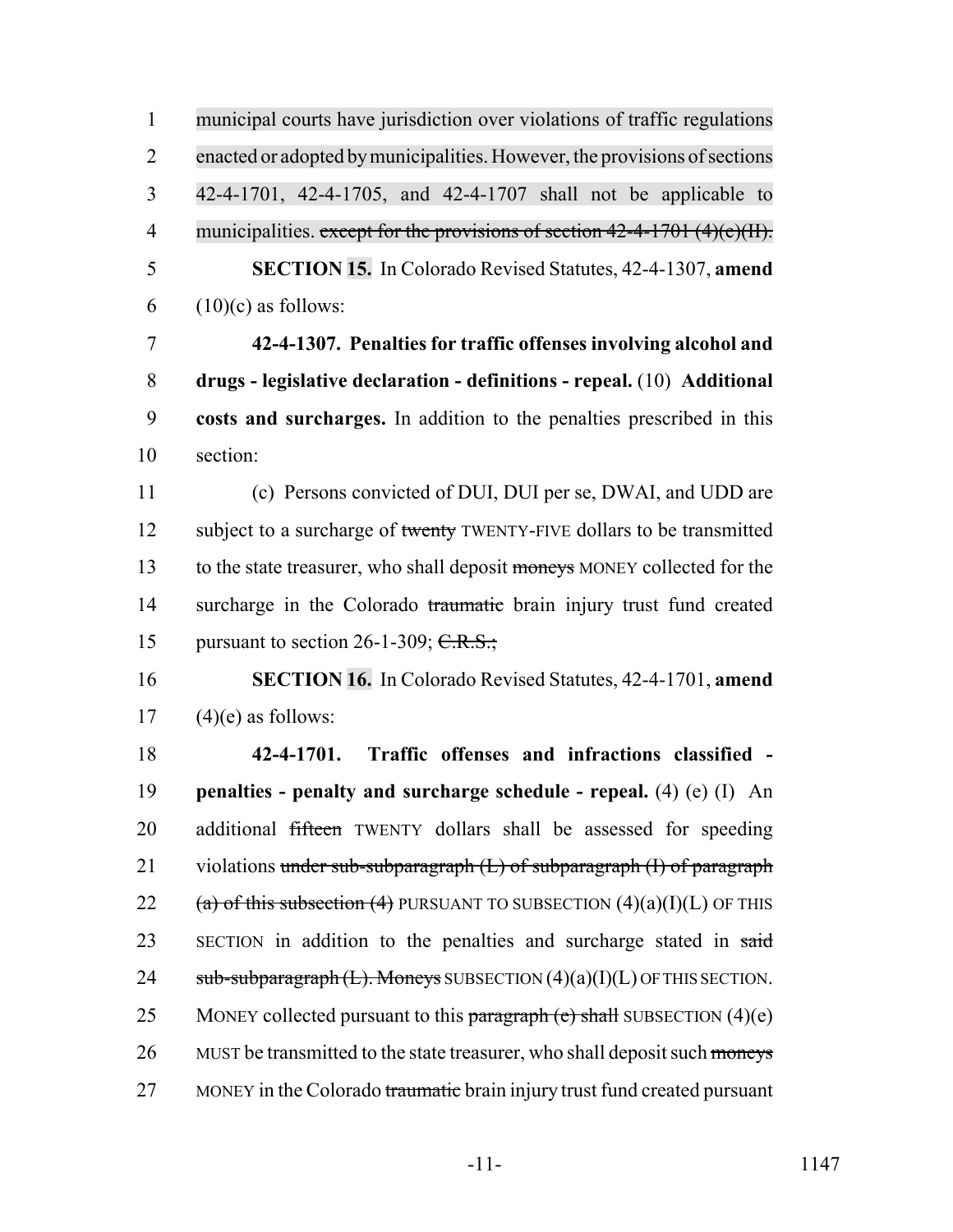1 to section  $26$ -1-309 <del>C.R.S.,</del> within fourteen days after the end of each 2 quarter, to be used for the purposes set forth in part 3 of article 1 of title 3 26.

4 (II) If the surcharge is collected by a county, or municipal court, 5 the surcharge shall be seventeen TWENTY-TWO dollars of which two 6 dollars shall be retained by the county or municipality and the remaining 7 fifteen TWENTY dollars shall MUST be transmitted to the state treasurer 8 and credited to the Colorado traumatic brain injury trust fund created 9 pursuant to section 26-1-309  $C.R.S.,$  within fourteen days after the end of 10 each quarter, to be used for the purposes set forth in part 3 of article 1 of 11 title 26.

12 (III) An additional fifteen TWENTY dollars shall be IS assessed for 13 a violation of a traffic regulation under sub-subparagraph (C) of 14 subparagraph (I) of paragraph (a) of this subsection (4) PURSUANT TO 15 SUBSECTION  $(4)(a)(I)(C)$  OF THIS SECTION for a violation of section 16  $42-4-109$  (13)(b), in addition to the penalties stated in said 17 sub-subparagraph  $\left(\frac{C}{C}\right)$  SUBSECTION  $(4)(a)(I)(C)$  OF THIS SECTION. An 18 additional fifteen TWENTY dollars shall MUST be assessed for a 19 motorcycle violation under sub-subparagraph  $(\theta)$  of subparagraph  $(I)$  of 20 **paragraph** (a) of this subsection  $(4)$  PURSUANT TO SUBSECTION 21 (4)(a)(I)(O) OF THIS SECTION for a violation of section 42-4-1502 (4.5), 22 in addition to the penalties stated in said sub-subparagraph  $(\Theta)$ . Moneys 23 SUBSECTION  $(4)(a)(I)(O)$  OF THIS SECTION. MONEY collected pursuant to 24 this subparagraph (III) shall SUBSECTION  $(4)(e)$ (III) MUST be transmitted 25 to the state treasurer, who shall deposit the moneys MONEY in the 26 Colorado traumatic brain injury trust fund created pursuant to section 27 26-1-309, C.R.S., to be used for the purposes set forth in part 3 of article